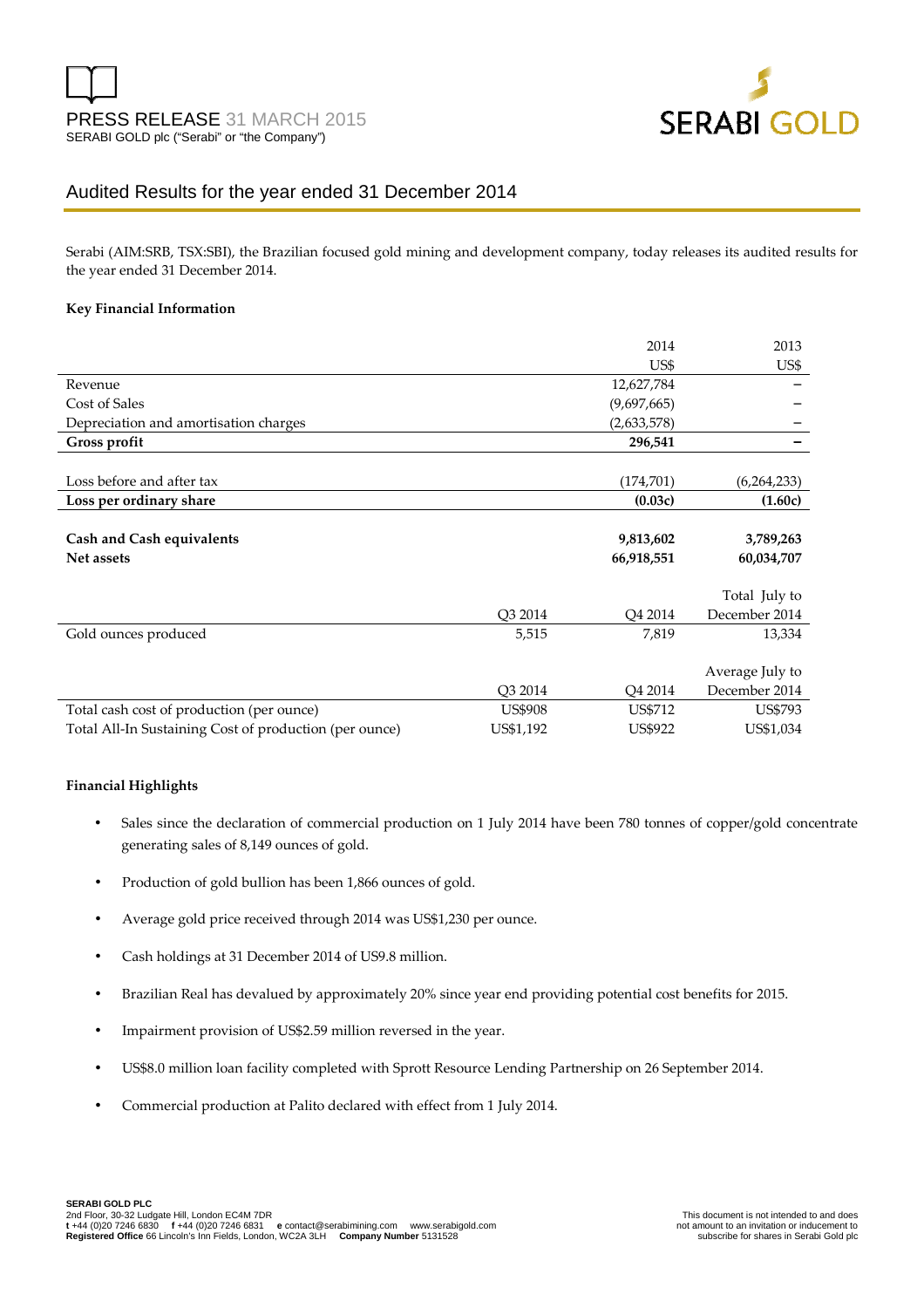

## **Post Period Highlights**

- Current forecast for combined gold production from Palito and Sao Chico in 2015 is approximately 35,000 ounces with All-In Sustaining Costs ("AISC") of between US\$900 and US\$950 per ounce.
- Monthly gold production at Palito during the first two months of 2015 has been maintained at the same monthly levels achieved in the fourth quarter of 2014.
- The Company commenced a surface drilling programme at Sao Chico during March 2015, and intends to release an updated resource estimation before the end of the third quarter of 2015.
- In January 2015, the underground development at Sao Chico reached the principal vein, where a 4.7 metre wide subvertical mineralized zone has been intersected recording gold assays of over 40 g/t over a 3.6 metre wide interval. Over 70 metres of development has now been completed and where results have been obtained, the zone continues to exhibit similar widths to the original intersection and grades in excess of 15g/t.
- A surface stockpile of some 5,000 tonnes of ore from Sao Chico has been established and processing of this material at Palito will commence in the second quarter of 2015.

## **Operational Highlights – For three and twelve month periods ending 31 December 2014**

## **Palito**

- Gold production for 2014 was  $18,452$  ounces<sup> $(1)$ </sup>
- $7,819$  ounces<sup>(1)</sup> were produced in the fourth quarter, a 42% increase over the third quarter.
- Mine production for the year totaled 76,500 tonnes of ore averaging 9.95 g/t gold, containing 24,400 ounces.
- Mill throughput for the year totaled 85,987 tonnes  $\mathcal{O}(8.84 \text{ g/t} \text{ gold}$  for the year.
- The fourth quarter saw the Carbon in Pulp plant ("CIP") fully operational with gold recoveries increasing to over 90% as a result.

## **Sao Chico**

- The mine portal was established at the end of September 2014 and over 90 metres of underground development was completed by the end of 2014.
- The first ore zones were intersected underground before the end of 2014 and a small surface ore stockpile was being generated.
- Five newly discovered gold bearing veins were identified in the excavated cutback and three further veins intersected underground, all exhibiting mineable widths and grades, indicating considerable opportunity for increased levels of ore development at Sao Chico than are currently planned.
- During November 2014, the Final Exploration Report ("FER"), submitted in the first quarter of 2014, was approved by the Departamento Nacional De Produção Mineral ("DNPM").
- An application has been submitted and now successfully protocoled by the DNPM for a new exploration licence immediately to the west of the existing Sao Chico licence area.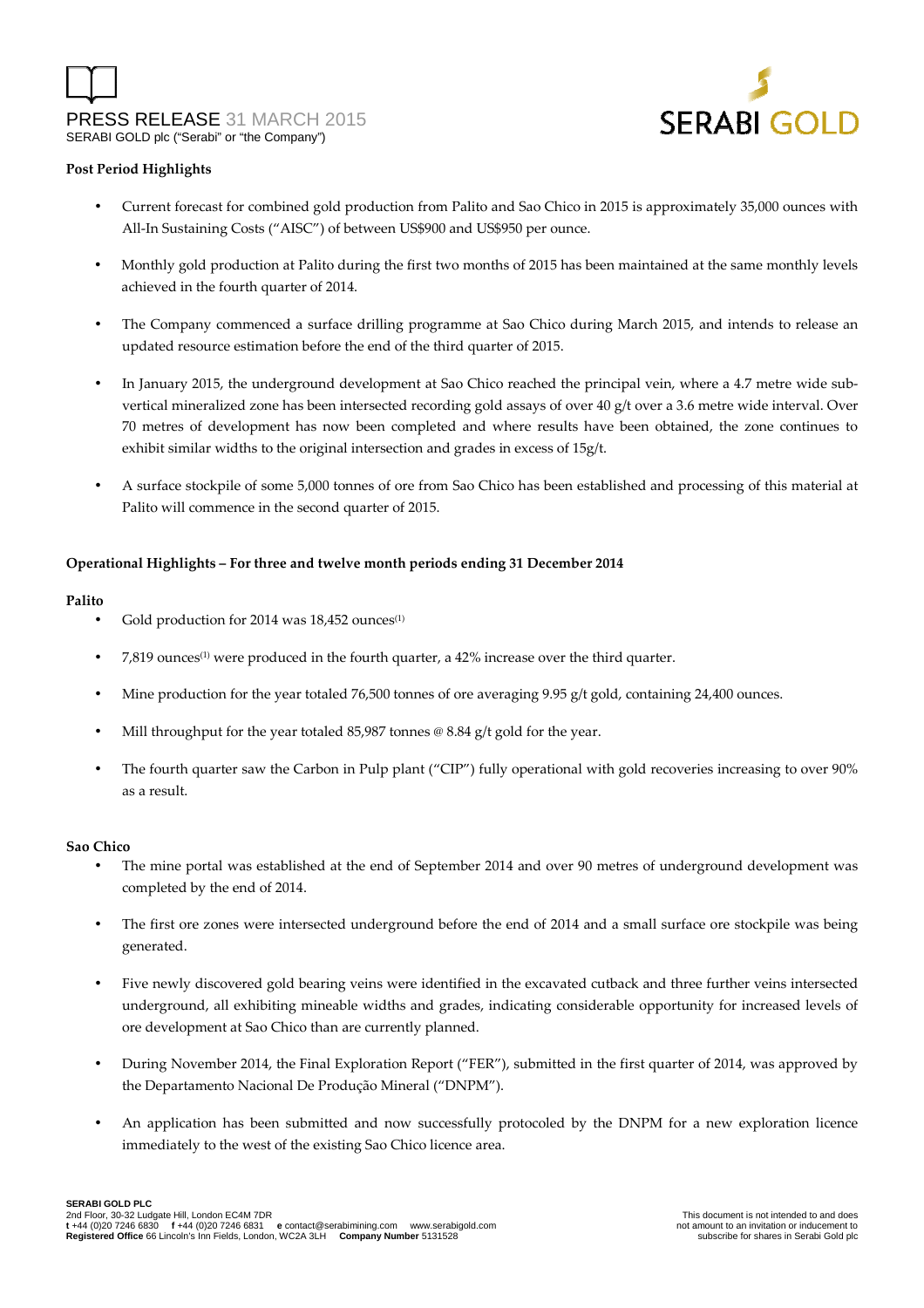



• All mining and surface mobile fleet, power generation and other necessary initial site infrastructure required for execution of the 2015 mine plan are at site and operational.

(1) Gold production figures are subject to amendment pending final agreed assays of the gold content of the copper/gold concentrate that is being sold to a refinery.

## **Mike Hodgson, CEO of Serabi commented,**

*"I am very proud of our achievements over the past 15 months and the huge progress that has been made. To summarise, 2014 saw Palito mine and plant enter commercial production and the final quarter of 2014 saw our gold production from Palito consistently achieving planned rates, and I am pleased to say that that has continued through the first quarter of 2015, and should continue for the remainder of this year.* 

*"Sao Chico is our new high grade mine, and this year we will be developing the upper levels, to both evaluate and prepare the mine for subsequent production. During the second quarter, we will start to process this development ore through our Palito plant. In addition we have just commenced a surface drilling programme at Sao Chico, which combined with the underground mine development will allow us to complete a new geological resource estimation by the end of the third quarter of 2015.* 

*"Sao Chico will be in a state of development during 2015 and not expected to achieve full production potential until 2016. The drilling and mine development that we will carry out this year will confirm exactly what this might be but I have been very excited by the information we have gathered over the past few months.* 

*"It has been very rewarding to have seen the successful transition of Serabi from an exploration and development company through to a cash generative producer. I am sure 2015 will see us consolidate this position".* 

**The latest interviews with Mike Hodgson, discussing the highlights of the 2014 financial year and progress at Palito and Sao Chico can be accessed using the following links:** 

## **http://brrmedia.co.uk/event/137020?popup=true**

**http://brrmedia.co.uk/event/136911?popup=true**

## **Chairman's Statement**

2014 has been an exciting and successful year for Serabi and has laid a strong foundation which the Company will continue to build on. The Palito mine and process plant are now fully operational and during the second quarter of 2015 we expect to start processing ore from our second mine at Sao Chico. The Board originally announced its plan to bring the Palito Mine into production in June 2012 and, less than three years later, we will, during 2015, have two mines in operation. It is very rewarding to be a part of a junior mining company that continues to deliver on its plans.

The Palito Mine is operating smoothly and is now consistently producing the tonnages and grades that were projected in the Preliminary Economic Assessment issued back in 2012. Following completion and commissioning of the carbon in pulp circuit at the end of the third quarter of 2014, the gold recoveries are also now reaching the forecast levels. With Palito settling into a steady routine, we are now switching our attention to the successful development of Sao Chico.

All of the initial indications for Sao Chico are highly encouraging both in the short and longer term. The first intersection of the Main Vein from the mine development, in January 2015, yielded a result of 3.6 metres with a gold grade of over 40 g/t. With more than 70 metres of development now completed to the east and west of this initial intersection we are seeing excellent continuity of the mineralised structures all of which is highly encouraging. This development ore is being stockpiled and will shortly start being transported to Palito for processing. The short term production outlook is therefore very positive. A new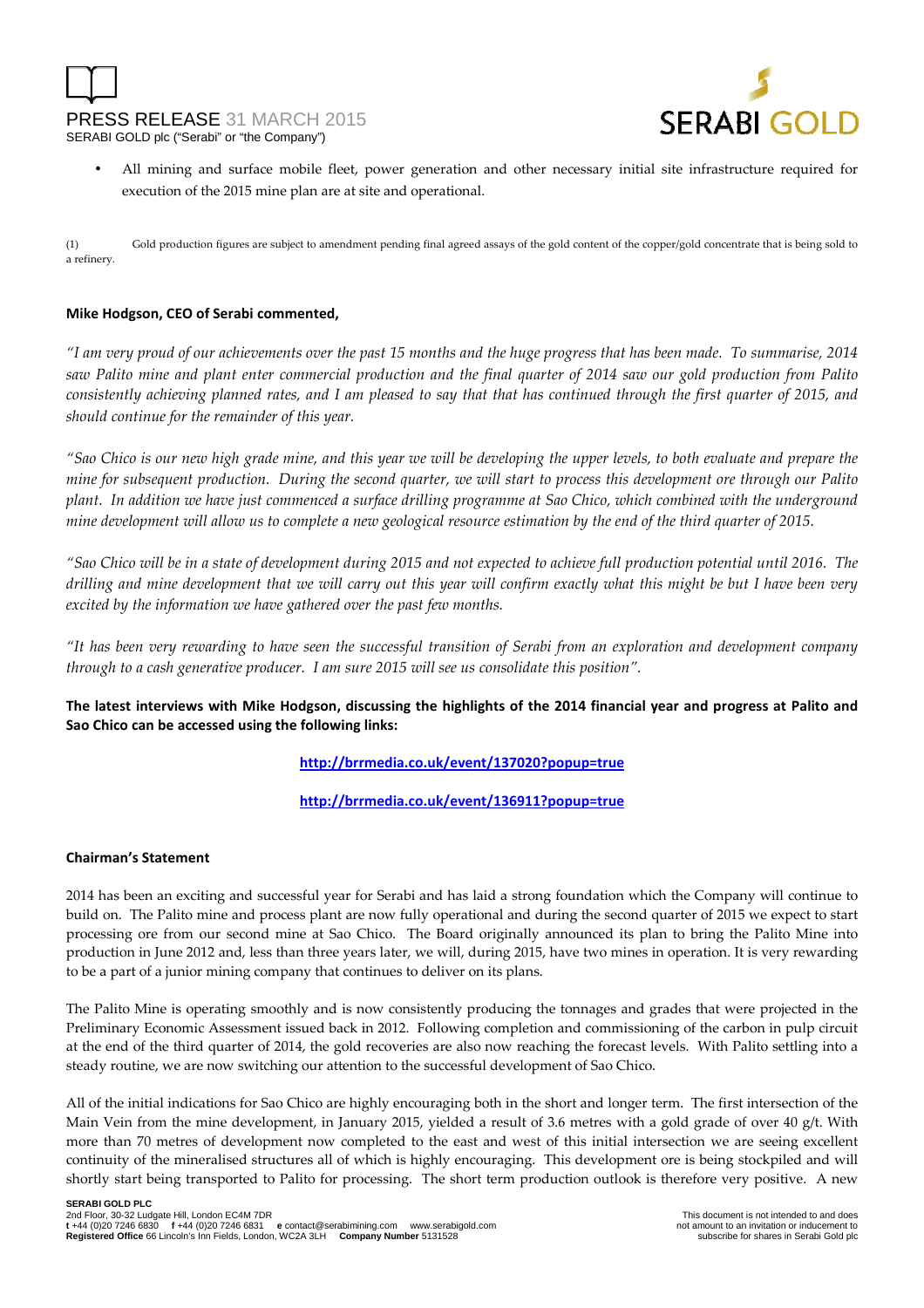# PRESS RELEASE 31 MARCH 2015 SERABI GOLD plc ("Serabi" or "the Company")



drill programme has also just started at Sao Chico and with the discovery of additional veins during the development of the mine portal the long term potential for Sao Chico and further resource growth is excellent.

Whilst we anticipate that Sao Chico will still be in development for much of 2015, combined gold production from Palito and Sao Chico for the year will almost double from the 2014 production level of 18,452 ounces with a full year 2015 production target of 35,000 ounces. We also expect further growth in 2016 when Sao Chico is in production for a full twelve month period. It is important to note that we are anticipating our All-In Sustaining Costs for 2015 to be below US\$950 and with increased production levels anticipated for 2016, we would hope that this will allow the Company to reduce this cost statistic further in 2016.

Whilst the gold price has traded between US\$1,145 and US\$1,380 over the last 15 months, over that same period the Brazilian Real has fallen in value from around BrR\$2.35 to US\$1.00 to recent levels in the range of BrR\$3.20 to US\$1.00 a 26% decline. Our base case economics in 2012 were predicated on a gold price of US\$1,400 per ounce equivalent at that time to around BrR\$2,800 per ounce. The declining value of the Real has however insulated Serabi's operations against the fall in gold price by bringing down the effective operating costs. We estimate that some 80% of our operational costs are denominated in Brazilian Real. Whilst the current exchange rate is at a 10 year low, it would appear that the economic woes that have driven this decline in the Real are unlikely to be reversed quickly. Inflation is at 6.5%, local interest rates have recently risen to 12.75% and unemployment rates, which had long been falling, had been a driver in wage growth particularly in the state sponsored public sector and been below 5% for much of 2014, increased in January 2015 to 5.4%. Austerity measures are being introduced and with the economy expected to contract in 2015, it seems likely that the Real will remain weak in the near to medium term.

Compared with many of our peers in Brazil we are now in the fortunate position of generating income and, with much of the capital requirements for Sao Chico being incurred in the first half of 2015, we are expecting to be producing positive cash flow which will allow us to retire our current debt arrangements and start to look for new growth opportunities both organically and potentially through acquisition. We are indebted to our major shareholder, Fratelli Investments, for the strong support that they continue to provide and I am confident that their faith will be rewarded.

Finally I would like to say a huge thank you to all our staff for their continued commitment and diligence. With so many stories of problems arising from cost over-runs, poor management or failure to grasp technical issues, we are fortunate to have assembled a team that has successfully delivered at Palito and I am confident they will deliver the Sao Chico Mine on time and within budget. On behalf of the Board and the Company's shareholders I take this opportunity to express my gratitude to all our staff for their hard work over the past year.

I look forward to a successful and rewarding 2015.

## *Sean Harvey - Chairman*

Serabi's Directors Report and Financial Statements for the year ended 31 December 2014 together the Chairman's Statement and the Management Discussion and Analysis, are available from the Company's website – www.serabigold.com and will be posted on SEDAR at www.sedar.com.

The Company will, in compliance with Canadian regulatory requirements, post its Management Discussion and Analysis for the year ended 31 December 2014 and its Annual Information Form on SEDAR at www.sedar.com. These documents will also available from the Company's website – www.serabigold.com.

## **Annual Report**

The Annual Report has been published by the Company on its website at www.serabigold.com and printed copies are expected to be available by 15 May 2015. Additional copies will be available to the public, free of charge, from the Company's offices at 2 nd floor, 30 – 32 Ludgate Hill, London, EC4M 7DR and will be available to download from the Company's website at www.serabigold.com.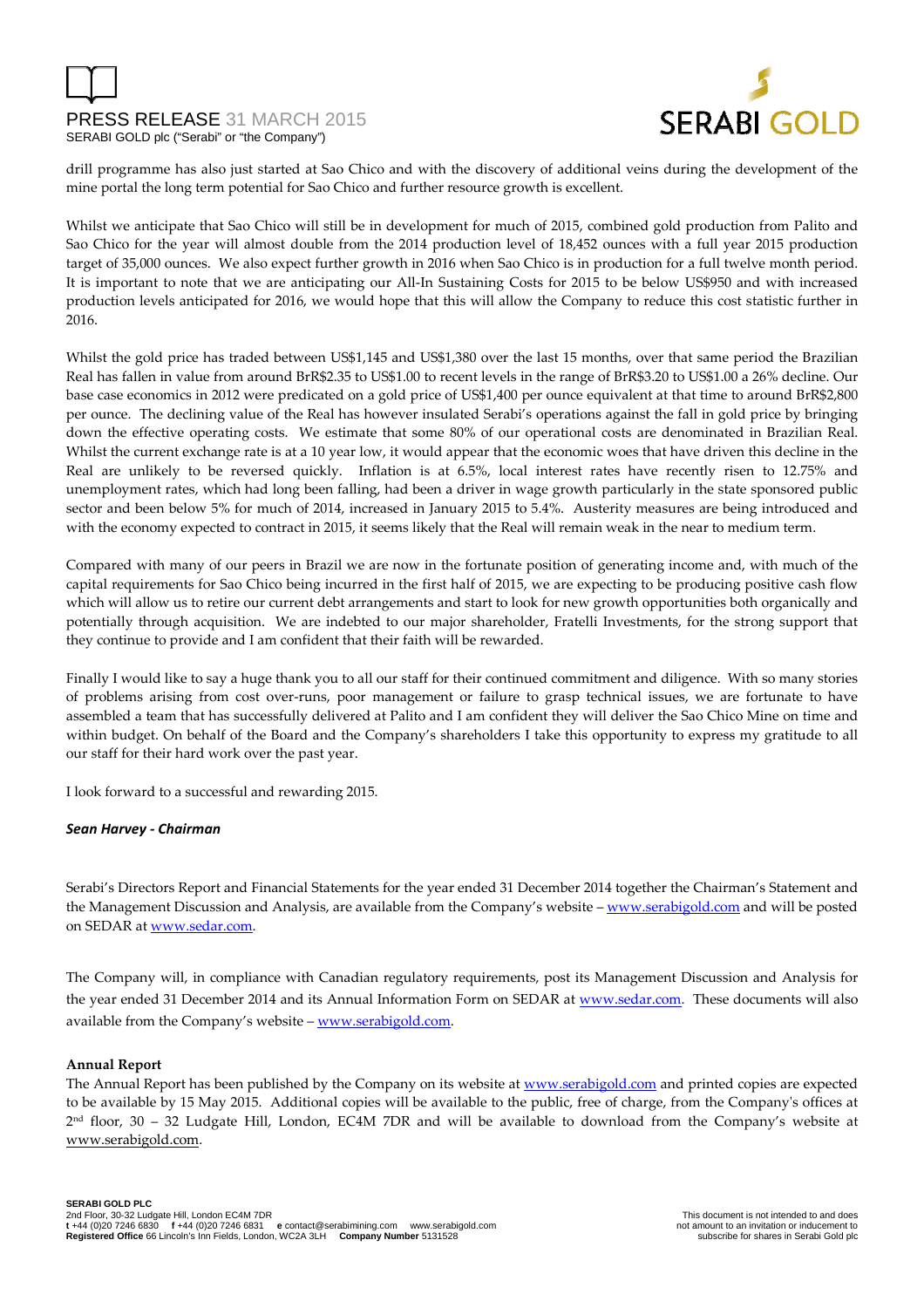



## **Enquiries**

## **SERABI GOLD plc**

**Michael Hodgson t** +44 (0)20 7246 6830<br>Chief Executive **m** +44 (0)7799 473621 m +44 (0)7799 473621

**Clive Line** t +44 (0)20 7246 6830<br>Finance Director **m** +44 (0)7710 151692 m +44 (0)7710 151692

**e** contact@serabigold.com

www.serabigold.com

## **BEAUMONT CORNISH Limited**

**Nominated Adviser & Financial Adviser**  Roland Cornish **t** +44 (0)20 7628 3396

Michael Cornish **t** +44 (0)20 7628 3396

## **PEEL HUNT LLP**

**UK Broker**

Matthew Armitt **t** +44 (0)20 7418 9000 Ross Allister **t** +44 (0)20 7418 9000

## **Blytheweigh UK Financial PR**

Tim Blythe **t** +44 (0)20 7138 3204 **m** +44 7816 924626 Halimah Hussain **t** +44 (0)20 7138 3203 **m** +44 7725 978141

Copies of this release are available from the Company's website at **www.serabigold.com** 

#### **Forward-looking statements**

Certain statements in this announcement are, or may be deemed to be, forward looking statements. Forward looking statements are identified by their use of terms and phrases<br>such as "believe", "could", "should" "envisage", "estimate", "intend", "may", "plan", "will"<br>or the negative of those, variations or c growth, results of operations, performance, future capital and other expenditures (including<br>the amount, nature and sources of funding thereof), competitive advantages, business<br>prospects and opportunities. Such forward lo A number of factors could cause actual results to differ materially from the results discussed in the forward looking statements including risks associated with vulnerability to general economic and business conditions, competition, environmental and other<br>regulatory changes, actions by governmental authorities, the availability of capital markets,<br>reliance on key personnel, uninsured and underins which are beyond the control of the Company. Although any forward looking statements contained in this announcement are based upon what the Directors believe to be

reasonable assumptions, the Company cannot assure investors that actual results will be consistent with such forward looking statements.

#### **Qualified Persons Statement**

.

The scientific and technical information contained within this announcement has been reviewed and approved by Michael Hodgson, a Director of the Company. Mr Hodgson is an Economic Geologist by training with over 25 years' experience in the mining industry. He holds a BSc (Hons) Geology, University of London, a MSc Mining Geology, University of Leicester and is a Fellow of the Institute of Materials, Minerals and Mining and a Chartered Engineer of the Engineering Council of UK, recognizing him as both a Qualified Person for the purposes of Canadian National Instrument 43-101 and by the AIM Guidance Note on Mining and Oil & Gas Companies dated June 2009.

Neither the Toronto Stock Exchange, nor any other securities regulatory authority, has approved or disapproved of the contents of this news release.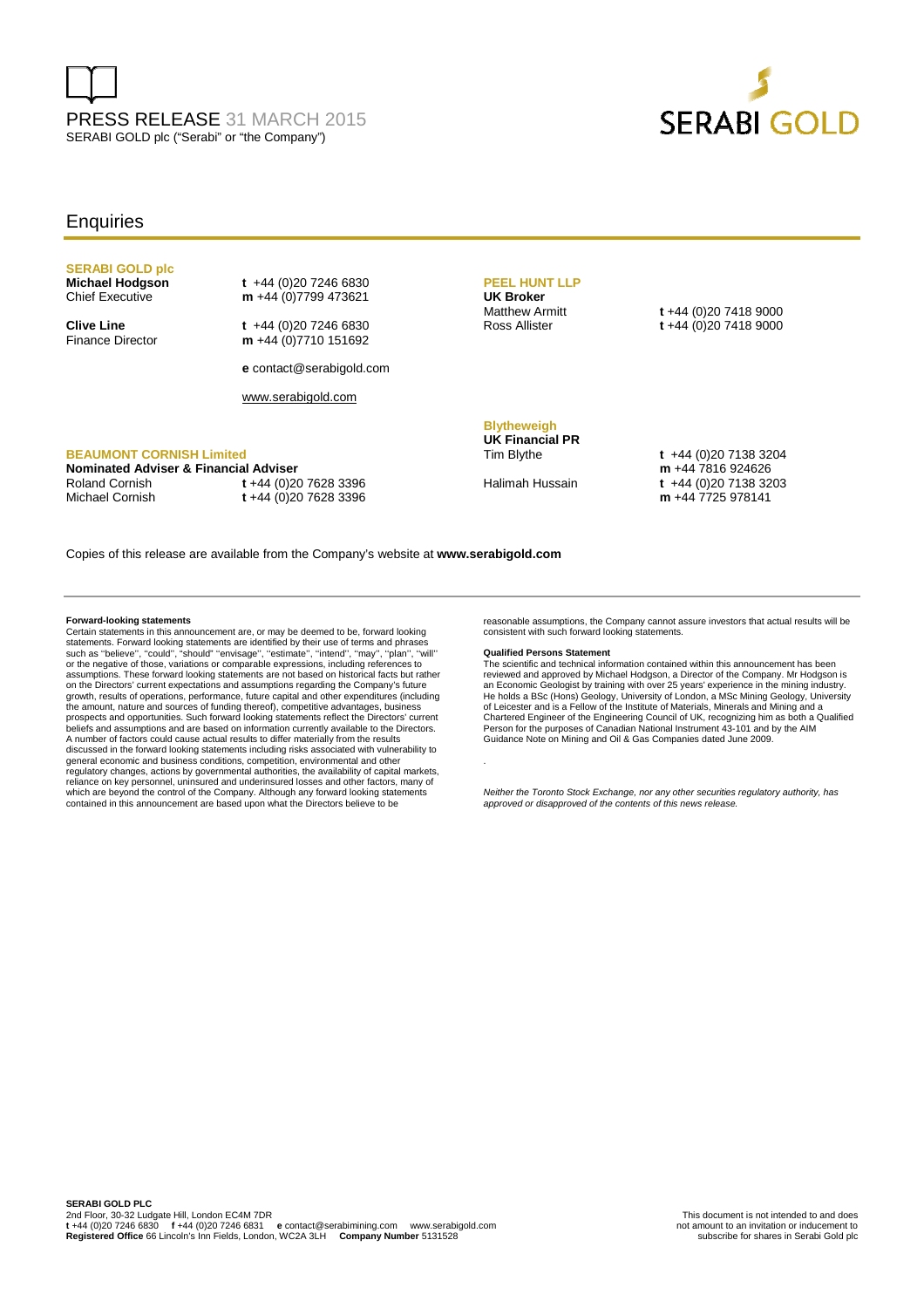



## **FINANCE REVIEW**

The data included in the selected annual information table below is taken from the Company's annual audited financial statements for the year ended 31 December 2014, which were prepared in accordance with International Financial Reporting Standards in force at the reporting date and their interpretations issued by the International Accounting Standards Board ("IASB") and adopted for use within the European Union (IFRS) and with IFRS and their interpretations issued by the IASB. There are no material differences on application to the Group. The consolidated financial statements have also been prepared in accordance with those parts of the Companies Act 2006 applicable to companies reporting under IFRS.

The audited financial statements for the year ended 31 December 2014 will be presented to shareholders for adoption at the Company's next Annual General Meeting and filed with the Registrar of Companies.

## **Statement of Comprehensive Income**

For the year ended 31 December 2014

|                                                               |      | Group         |               |
|---------------------------------------------------------------|------|---------------|---------------|
|                                                               |      | For the year  | For the year  |
|                                                               |      | ended 31      | ended 31      |
|                                                               |      | December      | December      |
|                                                               | Note | 2014          | 2013          |
|                                                               |      | US\$          | US\$          |
| <b>CONTINUING OPERATIONS</b>                                  |      |               |               |
| Revenue                                                       |      | 12,627,784    |               |
| Cost of sales                                                 |      | (9,697,665)   |               |
| Depreciation and amortisation charges                         |      | (2,633,578)   |               |
| Gross profit                                                  |      | 296,541       |               |
| Administration expenses                                       |      | (4,257,540)   | (3,253,924)   |
| Provision for indirect taxes                                  |      |               | (626, 496)    |
| Write-back of provision for contingencies                     |      | 298,088       |               |
| Share-based payments                                          |      | (258, 598)    | (304, 764)    |
| Write back of impairment provision                            | 4    | 2,590,532     |               |
| Write-off of past exploration costs                           |      |               | (1,007,233)   |
| Depreciation Charge                                           |      |               | (534, 491)    |
| <b>Operating loss</b>                                         |      | (1,330,977)   | (5,726,908)   |
| Foreign exchange loss                                         |      | (33,742)      | (170, 358)    |
| Finance expense                                               |      | (687, 282)    | (374, 542)    |
| Income/(expense) on financial instruments                     | 5    | 1,841,459     |               |
| Finance income                                                |      | 36,141        | 7,575         |
| Loss before taxation                                          |      | (174, 401)    | (6,264,233)   |
| Income tax expense                                            |      |               |               |
| Loss for the period from continuing operations <sup>(1)</sup> |      | (174, 401)    | (6,264,233)   |
|                                                               |      |               |               |
| Other comprehensive income (net of tax)                       |      |               |               |
| Items that may be reclassified subsequently to profit or loss |      |               |               |
| Exchange differences on translating foreign operations        |      | (7,965,119)   | (6, 164, 862) |
| Total comprehensive loss for the period <sup>(1)</sup>        |      | (8, 139, 520) | (12,429,095)  |
| Loss per ordinary share (basic and diluted)                   | 6    | (0.03c)       | (1.60c)       |

(1) The Group has no non-controlling interests and all losses are attributable to the equity holders of the Parent Company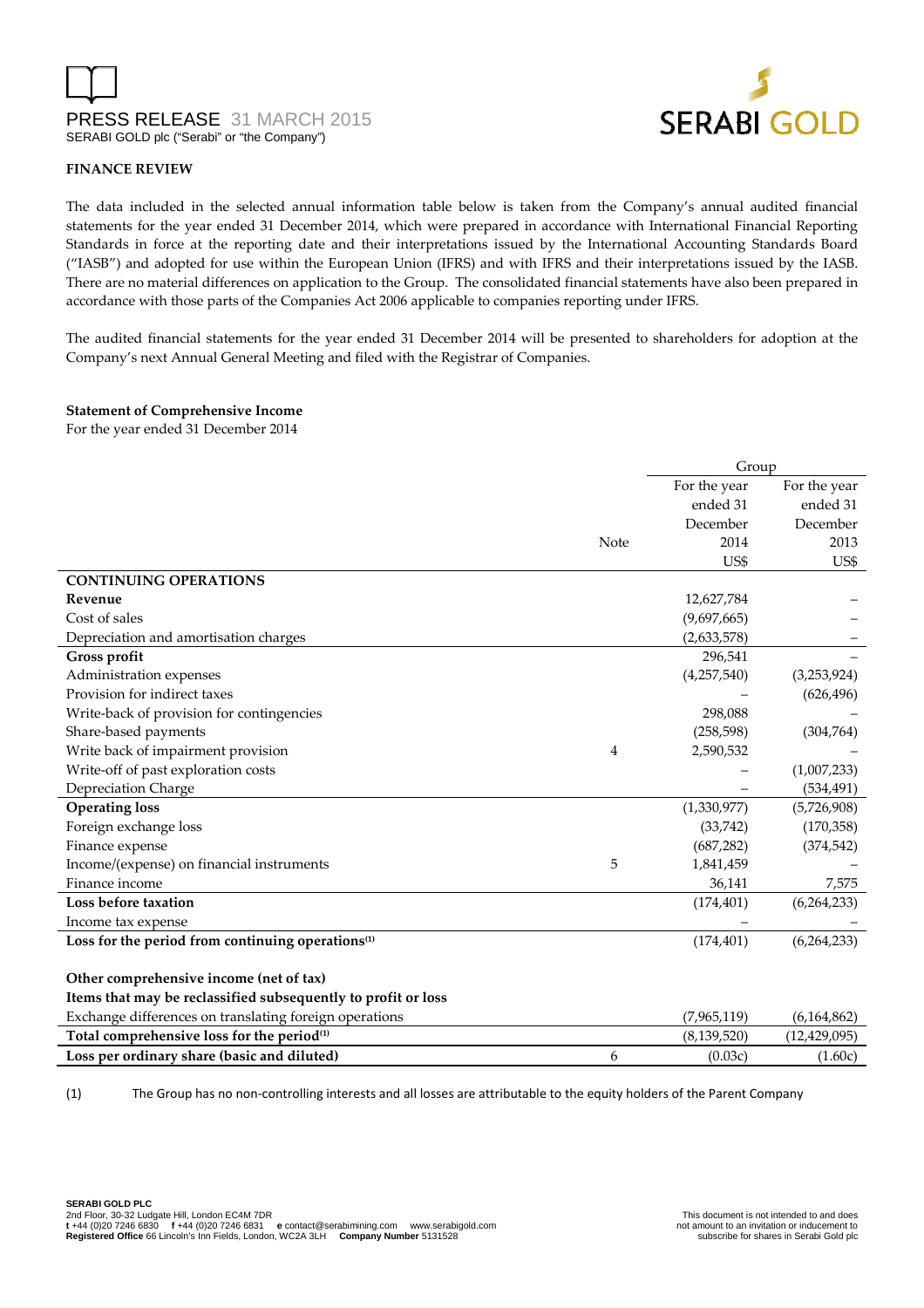



## **Balance Sheet as at 31 December 2014**

|                                            | Group          |              |  |
|--------------------------------------------|----------------|--------------|--|
|                                            | 2014           | 2013         |  |
|                                            | US\$           | US\$         |  |
|                                            |                |              |  |
| Non-current assets                         |                |              |  |
| Development and deferred exploration costs | 11,799,271     | 24,659,003   |  |
| Property, plant and equipment              | 54,103,898     | 36,008,318   |  |
| Investments in subsidiaries                |                |              |  |
| Other receivables                          |                |              |  |
| Total non-current assets                   | 65,903,169     | 60,667,321   |  |
| <b>Current assets</b>                      |                |              |  |
| Inventories                                | 8,070,215      | 3,890,880    |  |
| Trade and other receivables                | 6,772,046      | 75,977       |  |
| Prepayments                                | 2,503,877      | 1,264,654    |  |
| Cash and cash equivalents                  | 9,813,602      | 3,789,263    |  |
| <b>Total current assets</b>                | 27,159,740     | 9,020,774    |  |
| <b>Current liabilities</b>                 |                |              |  |
| Trade and other payables                   | 4,601,337      | 2,871,546    |  |
| Interest-bearing liabilities               | 16,228,220     | 3,790,363    |  |
| Derivative financial liabilities           | 528,503        |              |  |
| Accruals                                   | 167,377        | 266,924      |  |
| <b>Total current liabilities</b>           | 21,525,437     | 6,928,833    |  |
| Net current assets/ (liabilities)          | 5,634,303      | 2,091,941    |  |
| Total assets less current liabilities      | 71,537,472     | 62,759,262   |  |
| Non-current liabilities                    |                |              |  |
| Trade and other payables                   | 1,424,798      | 410,330      |  |
| Provisions                                 | 2,829,468      | 1,480,665    |  |
| Interest-bearing liabilities               | 364,655        | 833,560      |  |
| <b>Total non-current liabilities</b>       | 4,618,921      | 2,724,555    |  |
| Net assets                                 | 66,918,551     | 60,034,707   |  |
|                                            |                |              |  |
|                                            |                |              |  |
| Equity                                     |                |              |  |
| Share capital                              | 61,668,212     | 60,003,212   |  |
| Share premium reserve                      | 67,656,848     | 54,479,151   |  |
| Option reserve                             | 2,400,080      | 2,330,789    |  |
| Other reserves                             | 450,262        | 789,076      |  |
| Translation reserve                        | (18, 736, 292) | (10,771,173) |  |

Accumulated losses (46,520,559) (46,796,348)

**owners of the parent** 66,918,551 60,034,707

**Equity shareholders' funds attributable to**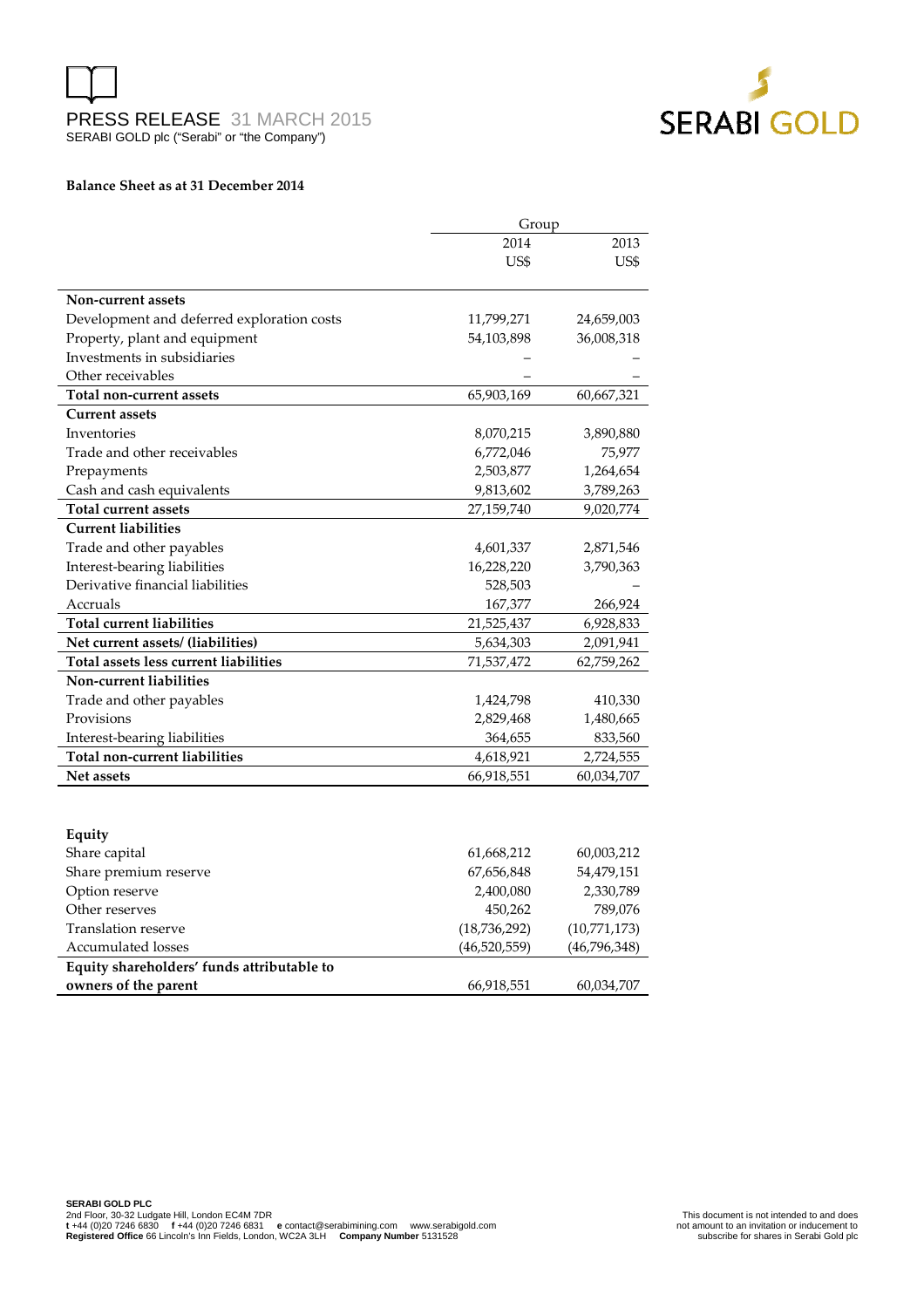



## **Statements of Changes in Shareholders' Equity**

For the year ended 31 December 2014

|                         |            |                          | Share      |                          |                |                |                |
|-------------------------|------------|--------------------------|------------|--------------------------|----------------|----------------|----------------|
|                         | Share      | Share                    | option     | Other                    | Translation    | Accumulated    | Total          |
| Group                   | capital    | premium                  | reserve    | reserves                 | reserve        | losses         | equity         |
|                         | US\$       | US\$                     | US\$       | US\$                     | US\$           | US\$           | US\$           |
| Equity shareholders'    |            |                          |            |                          |                |                |                |
| funds at 31 December    |            |                          |            |                          |                |                |                |
| 2012                    | 31,416,993 | 50,182,624               | 2,019,782  | 780,028                  | (4,606,311)    | (40, 532, 115) | 39,261,001     |
|                         |            |                          |            |                          |                |                |                |
| Foreign currency        |            |                          |            |                          |                |                |                |
| adjustments             |            |                          |            | $\overline{\phantom{0}}$ | (6, 164, 862)  |                | (6, 164, 862)  |
| Loss for year           |            |                          |            |                          |                | (6,264,233)    | (6,264,233)    |
| Total comprehensive     |            |                          |            |                          |                |                |                |
|                         |            |                          |            |                          |                |                |                |
| income for the year     |            |                          |            |                          | (6, 164, 862)  | (6,264,233)    | (12, 429, 095) |
| Issue of new ordinary   |            |                          |            |                          |                |                |                |
| shares for cash         | 21,357,000 | 4,182,600                |            | 88,800                   |                |                | 25,628,400     |
| Costs associated with   |            |                          |            |                          |                |                |                |
| issue of new ordinary   |            |                          |            |                          |                |                |                |
| shares for cash         |            | (327, 286)               |            |                          |                |                | (327, 286)     |
| Warrants lapsed in      |            |                          |            |                          |                |                |                |
| period                  |            | 441,213                  |            | (441, 213)               |                |                |                |
| Issue of new ordinary   |            |                          |            |                          |                |                |                |
| shares for acquisition  | 7,229,219  |                          |            | 361,461                  |                |                | 7,590,680      |
| Share option expense    |            |                          | 311,007    |                          |                |                | 311,007        |
| Equity shareholders'    |            |                          |            |                          |                |                |                |
| funds at 31 December    |            |                          |            |                          |                |                |                |
| 2013                    | 60,003,212 | 54,479,151               | 2,330,789  | 789,076                  | (10,771,173)   | (46,796,348)   | 60,034,707     |
|                         |            |                          |            |                          |                |                |                |
|                         |            |                          |            |                          |                |                |                |
| Foreign currency        |            |                          |            |                          |                |                |                |
| adjustments             |            |                          |            |                          | (7,965,119)    |                | (7,965,119)    |
| Loss for year           |            |                          |            |                          |                | (174, 401)     | (174, 401)     |
| Total comprehensive     |            |                          |            |                          |                |                |                |
| income for the year     |            |                          |            | $\overline{\phantom{0}}$ | (7,965,119)    | (174, 401)     | (8, 139, 520)  |
| Issue of new ordinary   |            |                          |            |                          |                |                |                |
| shares for cash         |            |                          |            |                          |                |                | 14,967,000     |
| Costs associated with   | 1,665,000  | 13,302,000               |            |                          |                |                |                |
|                         |            |                          |            |                          |                |                |                |
| issue of new ordinary   |            |                          |            |                          |                |                |                |
| shares for cash         |            | (202, 235)               |            |                          |                |                | (202, 235)     |
| Convertible loan stock  |            |                          |            |                          |                |                |                |
| repaid                  |            |                          |            | (260, 882)               |                | 260,882        |                |
| Warrants lapsed in      |            |                          |            |                          |                |                |                |
| period                  |            | 77,932                   |            | (77, 932)                |                |                |                |
| Share options lapsed in |            |                          |            |                          |                |                |                |
| period                  |            | $\overline{\phantom{0}}$ | (189, 308) |                          |                | 189,308        |                |
| Share option expense    |            |                          | 258,599    |                          |                |                | 258,599        |
| Equity shareholders'    |            |                          |            |                          |                |                |                |
| funds at 31 December    |            |                          |            |                          |                |                |                |
| 2014                    | 61,668,212 | 67,656,848               | 2,400,080  | 450,262                  | (18, 736, 292) | (46,520,559)   | 66,918,551     |

Other reserves comprise a merger reserve of US\$361,461 (2013: US\$361,461) and a warrant reserve of US\$88,801 (2013: US\$166,733).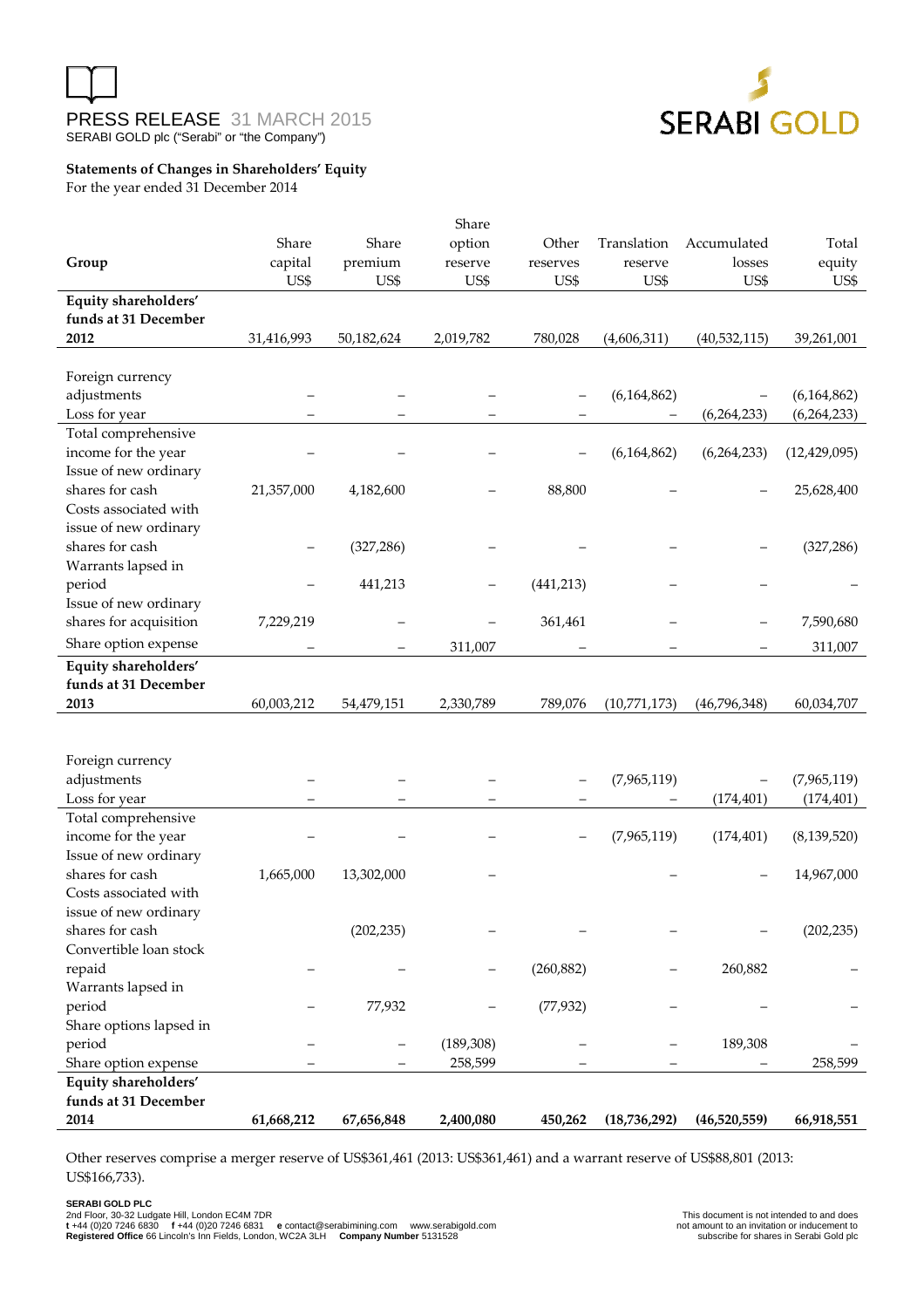PRESS RELEASE 31 MARCH 2015 SERABI GOLD plc ("Serabi" or "the Company")



## **Cash Flow Statements**

For the year ended 31 December 2014

|                                                        | Group          |                |
|--------------------------------------------------------|----------------|----------------|
|                                                        | For the        | For the        |
|                                                        | year ended     | year ended     |
|                                                        | 31 December    | 31 December    |
|                                                        | 2014           | 2013           |
|                                                        | US\$           | US\$           |
| Cash outflows from operating activities                |                |                |
| Operating loss                                         | (174, 401)     | (6,264,233)    |
| Net financial (income) / expense                       | (1, 156, 576)  | 537,325        |
| Depreciation - plant, equipment and mining properties  | 2,633,578      | 534,491        |
| Write back of impairment provision                     | (2,590,532)    |                |
| Deferred asset write-off                               |                | 1,007,233      |
| Share-based payments                                   | 258,598        | 304,764        |
| Write-back of provision for contingencies              | (298,088)      |                |
| Interest paid                                          | (343,738)      | (306, 590)     |
| Foreign exchange                                       | 462,326        | 411,860        |
| Finance charges                                        | (228, 510)     |                |
| Changes in working capital                             |                |                |
| Increase in inventories                                | (4, 157, 262)  | (3,541,962)    |
| Increase in receivables, prepayments and accrued       |                |                |
| income                                                 | (8,218,764)    | (663, 125)     |
| Increase in payables, accruals and provisions          | 1,153,538      | 72,116         |
| Net cash flow from operations                          | (12, 659, 831) | (7,908,121)    |
|                                                        |                |                |
| <b>Investing activities</b>                            |                |                |
| Sales Revenues - capitalised                           | 4,079,663      |                |
| Capitalised pre-operating costs                        | (7,665,510)    |                |
| Purchase of property, plant, equipment and projects in |                |                |
| construction                                           | (5,613,297)    | (11,504,538)   |
| Exploration and development expenditure                | (301, 723)     | (2,432,871)    |
| Capital and loan investments in subsidiaries           |                |                |
| Interest received                                      | 36,141         | 7,575          |
| Net cash outflow on investing activities               | (9,464,726)    | (13, 929, 834) |
|                                                        |                |                |
| <b>Financing activities</b>                            |                |                |
| Issue of ordinary share capital                        | 16,650,000     | 25,628,400     |
| Receipts from short term secured loans                 | 10,750,000     | 2,750,000      |
| Repayment of short term secured loan                   | (5,500,000)    | (4,500,000)    |
| Repayment of convertible loan stock                    | (477, 780)     |                |
| Payment of finance lease liabilities                   | (706, 457)     | (719, 654)     |
| Receipts for short term trade finance                  | 16,205,212     |                |
| Repayment of short term trade finance                  | (8,441,166)    |                |
| Acquisition of subsidiary - cash acquired              |                | 222,211        |
| Payment of share issue costs                           | (202, 235)     | (327, 286)     |
| Net cash inflow from financing activities              | 28,277,574     | 23,053,671     |
|                                                        |                |                |
| Net increase in cash and cash equivalents              | 6,153,017      | 1,215,716      |
| Cash and cash equivalents at beginning of period       | 3,789,263      | 2,582,046      |
| Exchange difference on cash                            | (128, 678)     | (8, 499)       |
| Cash and cash equivalents at end of period             | 9,813,602      | 3,789,263      |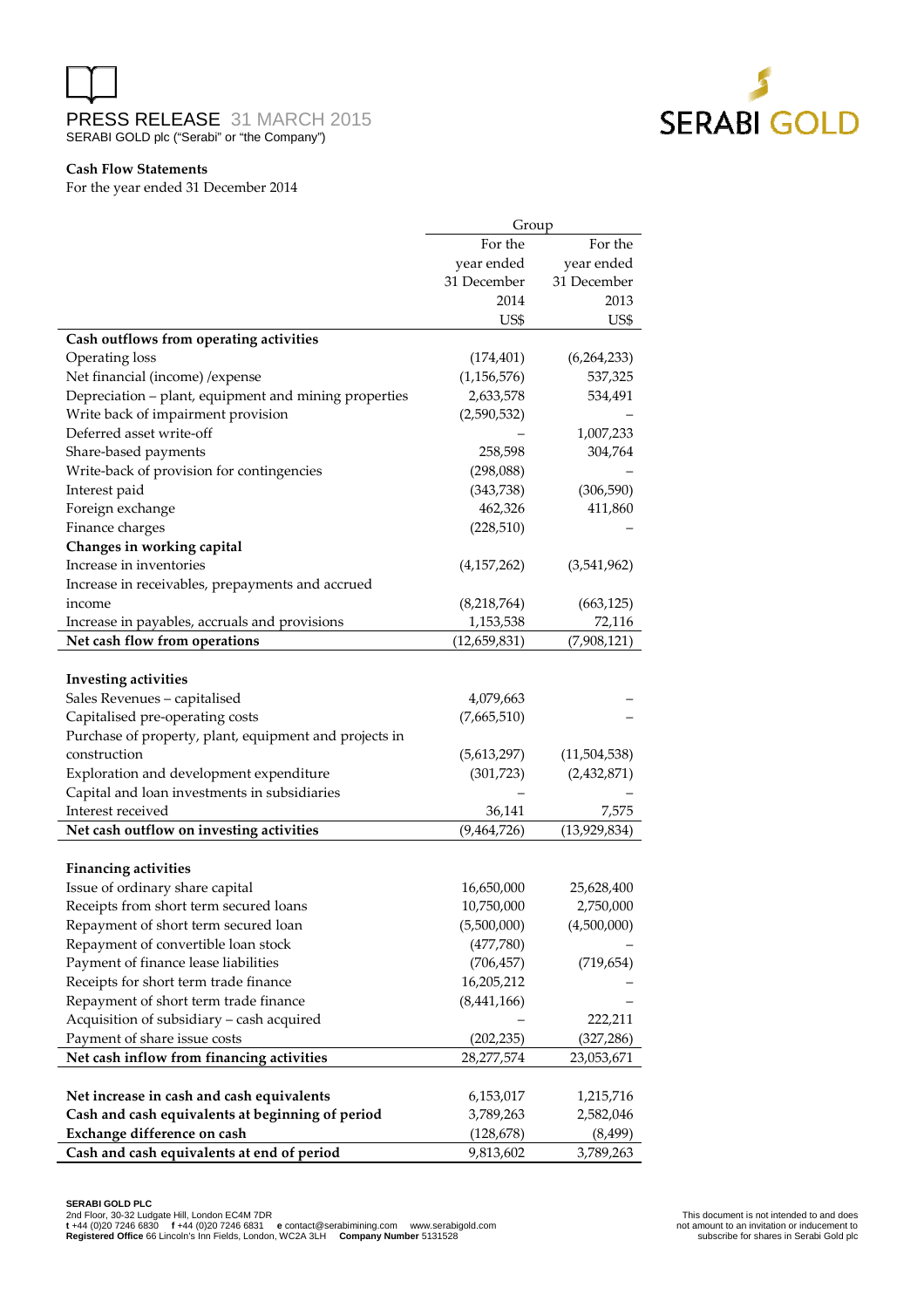



Notes

## **1. General Information**

The financial information set out above for the years ended 31 December 2014 and 31 December 2013 does not constitute statutory accounts as defined in Section 434 of the Companies Act 2006, but is derived from those accounts. Whilst the financial information included in this announcement has been compiled in accordance with International Financial Reporting Standards ("IFRS") this announcement itself does not contain sufficient financial information to comply with IFRS. A copy of the statutory accounts for 2013 has been delivered to the Registrar of Companies and those for 2014 will be submitted for approval by shareholders at the Annual General Meeting. The full audited financial statements for the years end 31 December 2014 and 31 December 2013 do comply with IFRS.

## **2. Auditor's Opinion**

The auditor has issued an unqualified opinion in respect of the financial statements which does not contain any statements under the Companies Act 2006, Section 498(2) or Section 498(3). The auditor has raised an Emphasis of Matter in relation to going concern and the availability of project finance as follows:

*"In forming our opinion, which is not modified, we have considered the adequacy of the disclosures made in Note 1(a) to the financial statements concerning the group's ability to continue as a going concern. The group is dependent on its ability to successfully complete development and achieve commercial production at Sao Chico. However, there are risks associated with the commencement of a mining operation and additional working capital may be required to fund delays in the development of the mine should they occur. These conditions, along with the other matters explained in Note 1(a) to the financial statements indicate the existence of a material uncertainty which may cast significant doubt about the Group's ability to continue as a going concern. The financial statements do not include the adjustments that would result if the Group and the group were unable to continue as a going concern."* 

NB: The reference to note 1(a) in the above is a reference to the Basis of preparation note contained within the Financial Statements from which the extract reproduced below referring to Going concern is taken.

## **3. Basis of Preparation**

The financial statements have been prepared in accordance with International Financial Reporting Standards ("IFRS") in force at the reporting date and their interpretations issued by the International Accounting Standards Board ("IASB") as adopted for use within the European Union and with IFRS and their interpretations issued by the IASB. The consolidated financial statements have also been prepared in accordance with those parts of the Companies Act 2006 applicable to companies reporting under IFRS.

It is not anticipated that the adoption in the future of the new or revised standards or interpretations that have been issued by the International Accounting Standards Board but are not yet effective will have a material impact on the Group's earnings or shareholders' funds. The Company has not adopted any new standards in advance of the effective dates.

## *Going concern and availability of project finance*

The Group commenced gold production operations at the Palito Mine at the start of 2014 having completed the first phase construction of the gold recovery plant in December 2013. The operations during the first six months of 2014 were in a re-commissioning and ramp-up phase. On 23 July 2014 the Group announced that with effect from 1 July 2014 the Palito mine had achieved Commercial Production. During the 3 months ended 30 September 2014, the Group has completed work and commissioned the Carbon in Pulp ("CIP") leaching circuit allowing the Group to maximise the potential recovery of gold from the ore processed. The first "gold pour" of gold recovered from the CIP operations took place in October 2014. The Group plans over the first 3 months of 2015 to complete the initial development of its Sao Chico operation and thereafter during 2015 plans to steadily increase the production ore from Sao Chico for processing using the Palito gold process plant.

On 3 March 2014 the Group completed a share placement raising gross proceeds of UK£10 million which provided additional working capital to the Group during the start–up phase of production at Palito and also to fund the initial development and further evaluation of the Sao Chico gold project. On 26 September 2014 the Group also entered into a US\$8 million secured loan facility for the period to 31 December 2015 with the Sprott Resource Lending Partnership ("the Facility") providing additional working and development capital. The first tranche of US\$3 million of this Facility was drawdown on 26 September 2014 with the remaining tranches drawn down in full on 28 December 2014. Serabi is and has been in compliance with the terms of the Facility. The Group also makes use of a borrowing facility of US\$7.5 million to provide advance payment on sales of copper/gold concentrate. This current facility extends to 31 December 2015.

The Directors anticipate the Group now has access to sufficient funding for its immediate projected needs. The Group expects to have sufficient cash flow from its forecast production to finance its on-going operational requirements and to, at least in part, fund exploration and development activity on its other gold properties. However the forecasted cash flow projections for the next twelve months include a significant contribution arising from the Sao Chico development. As noted above, whilst development has commenced commercial production has yet to be declared. There are risks associated with the commencement of any new mining operation whereby unforeseen